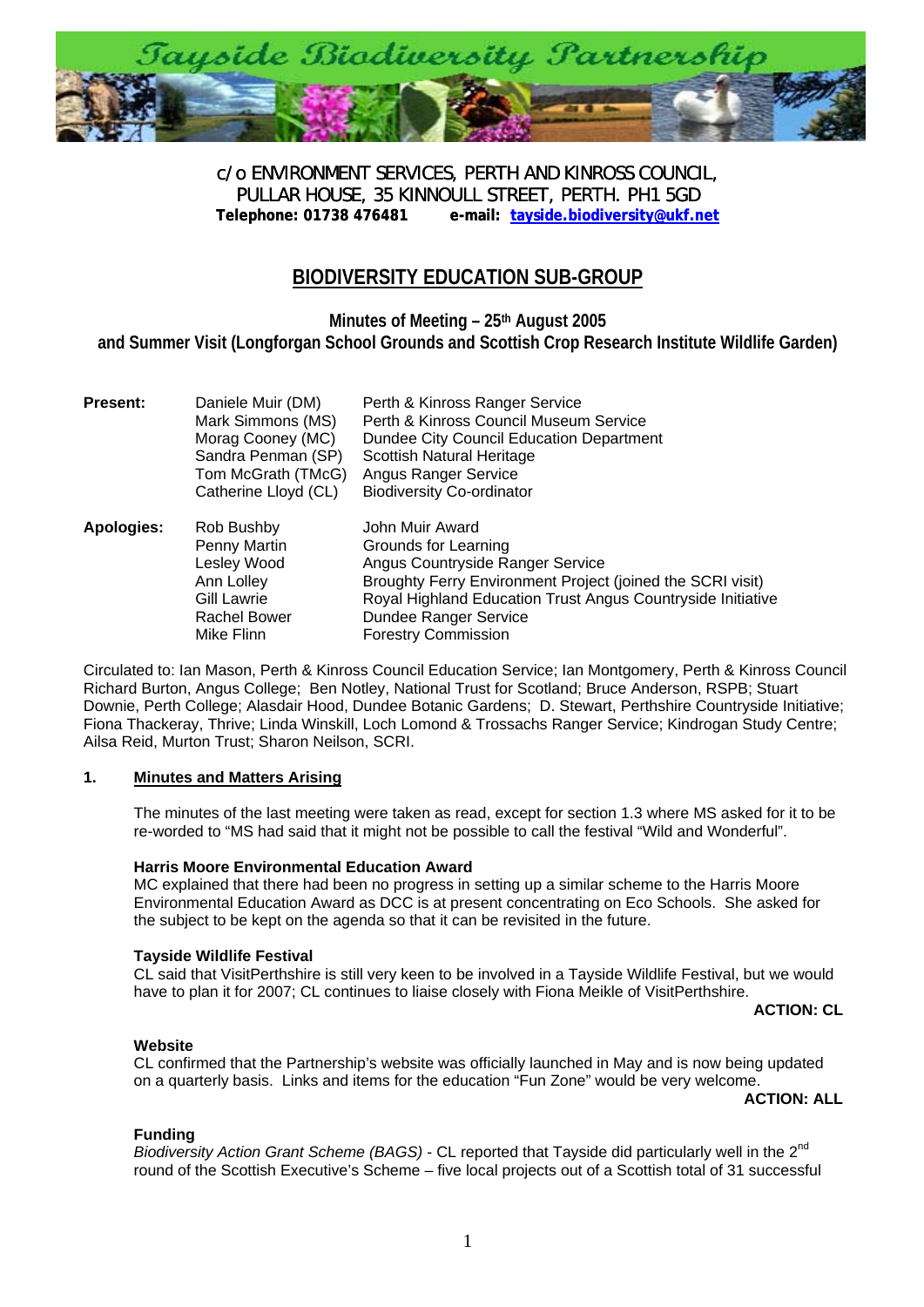applications were awarded funds (there had been 106 applications). These were: Project Sandcastle (Murton Trust, Forfar) Dundee Red Squirrel Project (Sustain Dundee) Community Woodland Biodiversity Training (Community Woodlands Association) Small Cow-Wheat Species Recovery (Forest Research) Living Field Study Centre - Flora and Fauna of Scotland's Arable Farmland (SCRI)

*Tayside Biodiversity Action Fund (TBAF)* - owing to previous connections with SITA Environmental Trust (it funded the Biodiversity Officer post for the first 3 years), £300,000 project funding has been secured over three years. The official launch of the Fund will take place on  $12<sup>th</sup>$  September. The first deadline for applications will be mid-October and applications will be considered on a quarterly basis from then on. There will be a £50,000 maximum limit, and a minimum of £500. Application forms can be downloaded from [www.taysidebiodiversity.co.uk.](http://www.taysidebiodiversity.co.uk/) From an initial request for project ideas from the wider partnership CL had received nearly 50 suggestions so far, pre-launch.

CL also confirmed that SNH may be able to contribute to a Local Biodiversity Project Fund – this will be discussed at the Partnership's next Steering Group meeting.

All three Tayside Biodiversity Funding Newsletters are now available on the website.

It was agreed that another Funding Workshop would be useful. CL agreed to speak to Carolyn Warwick, SNH to see if this would be possible.

**ACTION: CL** 

# Scottish Biodiversity Week (21<sup>st</sup> to 29<sup>th</sup> May)

This year's events were very successful. The opportunity had been taken to raise awareness by circulating a variety of general press releases. The Partnership held a photocall to officially launch the website. The 2006 Scottish Biodiversity Week would be held at around the same time, so ideas for events in Tayside would be welcome.

## **ACTION: ALL**

## **Backyard Biodiversity Day (9th June)**

DM reported that this event had once again been very successful. Perth & Kinross Rangers are considering expanding the idea next year.

**ACTION: DM**

# **2. Round the Table Projects**

# **Salmon in the Classroom**

TMcG updated the group on this project – most salmon eggs were successfully reared in classroom fish tanks (although there were problems because the schools were often too warm). Fish were released into local burns and later the children had the opportunity to watch electro-fishing. CL asked for reports from both Angus and Perth & Kinross so that she can update the Water and Wetland subgroup.

# **ACTION: LW/ TMcG and DM**

# **Sheltered Housing Biodiversity Projects (Angus)**

TMcG reported that the Angus sheltered housing projects had been very successful. There were now plans to take the project into local hospitals.

CL felt the time was right to expand the project to sheltered housing across DCC and PKC. DM suggested that Doug Flint (PKC) could speak to J Evans in the Ranger Service to take the matter forward.

#### **ACTION: DM to contact DF**

# **Perthshire Hospitals Wildlife Garden Projects**

CL said that via the Perth and Kinross Community Planning process both Blairgowrie Hospital and Crieff Hospital are planning new wildlife gardens. They are looking on the work as NHS' contribution to the duty on public bodies to "further biodiversity" within the Nature Conservation (Scotland) Act 2004.

#### **Dundee City Council**

MC reported that the Council is linking its science programme with eco schools and health. By connecting these, eco schools are not seen as an 'add–on' and there will be recognition that a lot of the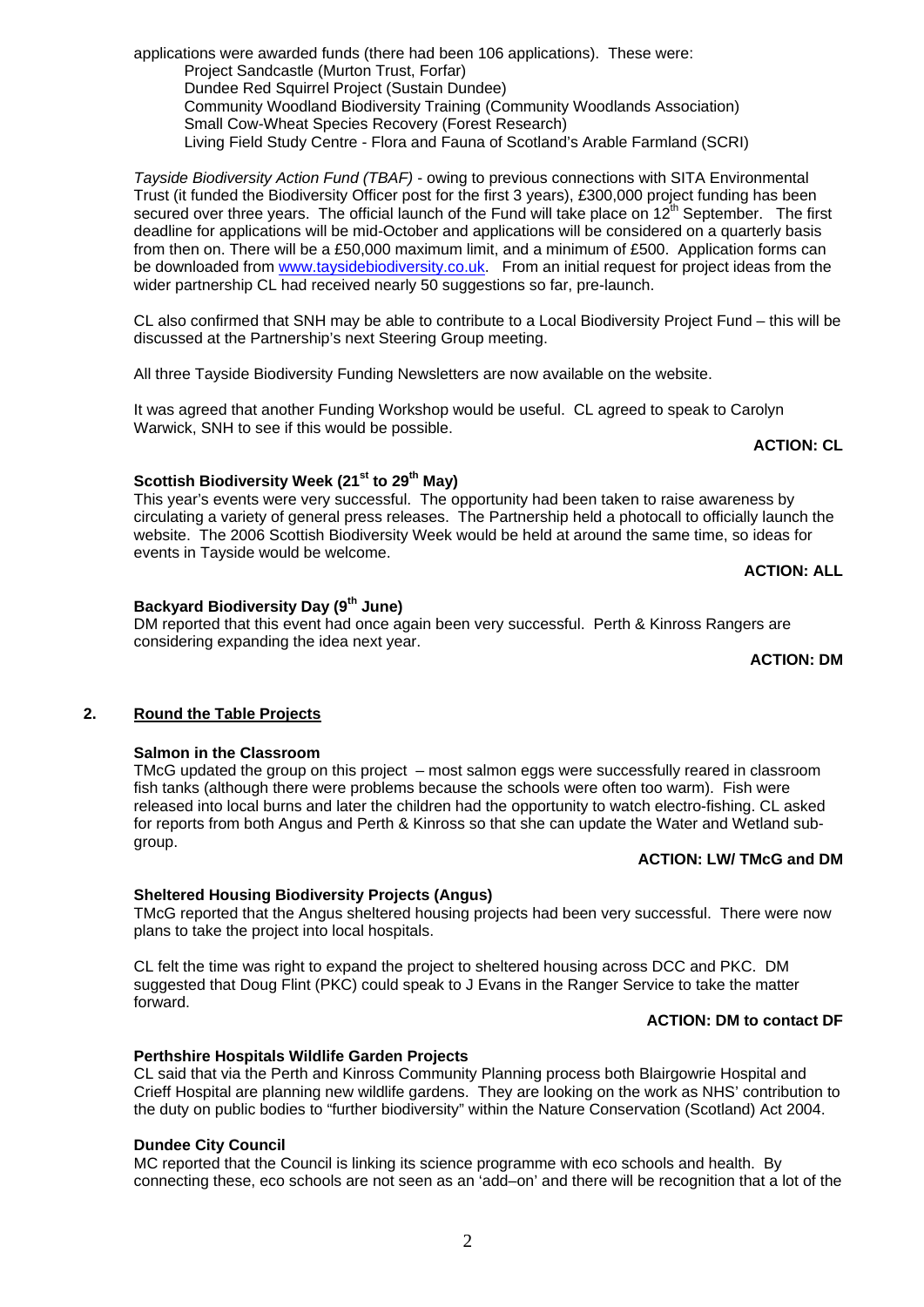work is already being done. Three bronze awards have recently been gained, and 58 schools out of 63 are already registered.

#### **Eco Teams (Angus Council)**

No update from LW.

## **ACTION: LW**

#### **Town Swift Survey**

DM reported that the Swift Survey response had been very good in Perthshire. CL said that a meeting would be held on 15th September at the Dundee Botanical Gardens to put 'dots on maps' from the survey. These will then be forwarded to the three local authority planning departments. Angus Council is especially interested. The information will hopefully encourage new nest boxes on new builds close to existing nest sites. The Dundee Ranger Service is working with developers to get boxes put up at the time of building. Some nest boxes are external, others internal (internal are better and cheaper). The UK organisation Eco–Congregation is interested in swift nest conservation in churches.

#### **Red Squirrels**

CL confirmed that the Partnership had received funding from both SNH and the Forestry Commission to publish a Tayside Red Squirrel Newsletter this autumn. Contributions and photographs had been received from a wide variety of partners.

MS said he was publishing a squirrel survey postcard in conjunction with the Perth and Kinross Red Squirrel Group. The postcard will record both species.

#### **Perth Museum**

MS passed round the new Waterside Mammals survey leaflet. He is currently preparing a geodiversity/ fossil exhibition. He also passed an 'Opening up Resources for All' leaflet to CL to show all the topics available for loan.

## **Tayside RIGS Group (Regionally Important Geological Site)**

CL said that the Tayside RIGS Group had been revived and would be looking at linking geodiversity and biodiversity issues. There will be opportunities to help prepare a series of trails leaflets and interpretation, as well as planning on-the-ground projects to raise awareness on both subjects.

#### **Perth and Kinross Council**

DM has been working with Comrie in Colour to improve green areas. Scottish Executive staff have also agreed to visit a well-known Red Squirrel 'death zone' in the area with a view to recommending rope bridges and signage.

CL confirmed that the newly-completed Perth Lade survey proves the waterway is in far better condition then it was a decade ago when the last survey was carried out. There is a great deal of potential for new projects along the length of the lade; CL hopes that a "Water of Leith"-type project could be phased in to create one of Perth's best (and most accessible) "green corridors".

#### **Green Graveyard Initiative**

CL reported that progress was slow, although the Angus Ranger Service have been carrying out surveys this year. Perth & Kinross Council have been very slow in making management changes in their three pilot graveyards. There is still no interest from Dundee.

#### **Veteran Tree Survey**

This is still subject to funding, but the Forestry Commission is keen to link such a survey with local communities and schools in the first instance – with a pilot area in Highland Perthshire.

# **School Biodiversity Calendar**

The sub-group is still keen to go ahead, but lack of time to concentrate on the project has stalled plans. Most of the work has been done – funding needs to be sought and CL needs updated confirmation of who will sponsor each page.

# **ACTION: ALL**

# **3. AOCB**

There was no other business, so the Longforgan Primary School Eco Committee were invited to join